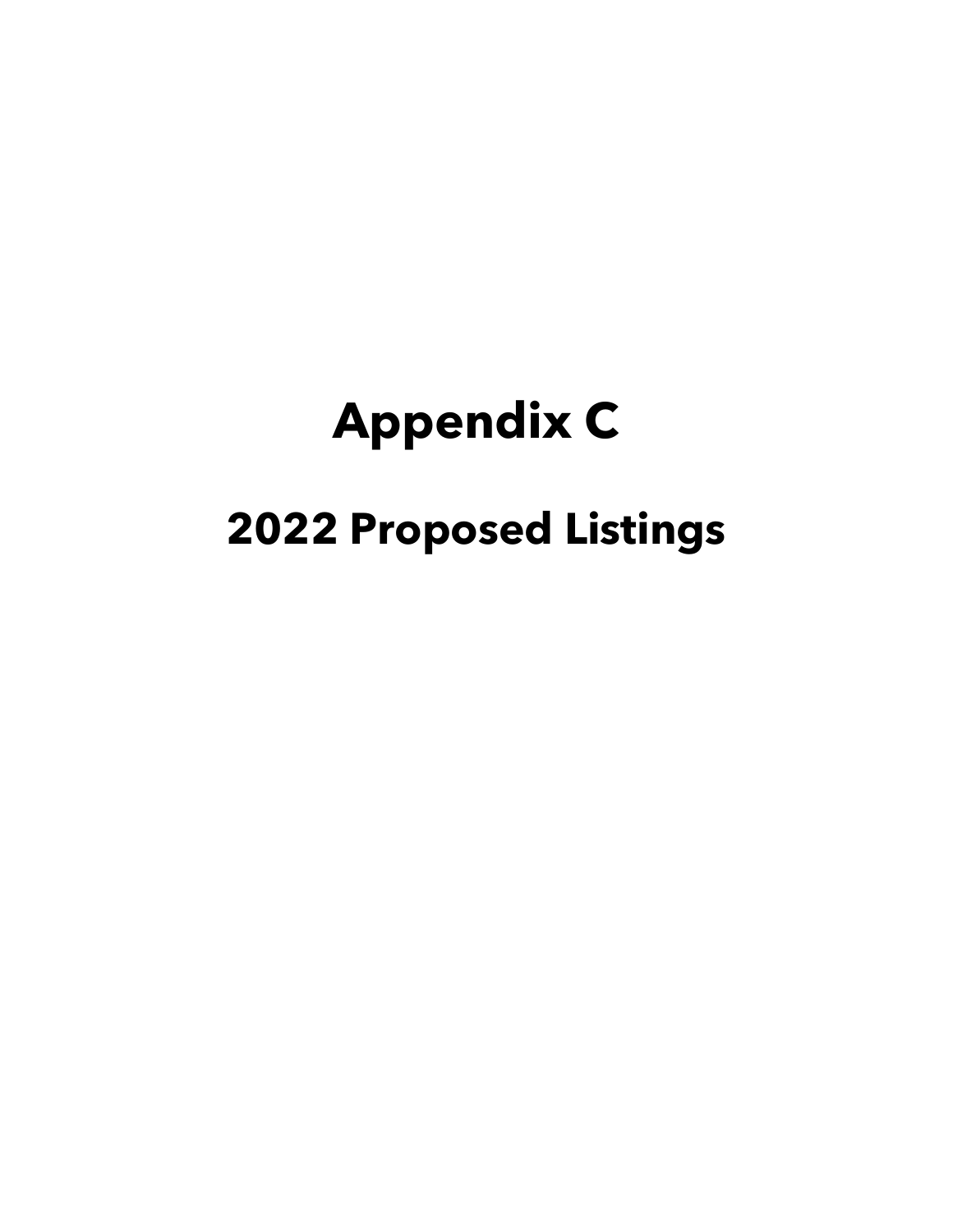| <b>Waterbody Name</b>                                | <b>Water Type</b>        | Size            | AU Category Source |                | Pollutant/Cause (WDNR &<br>EPA)                 | <b>Impairment (WDNR)</b>                                              | <b>Observed Effect (EPA)</b>                                                   | Listing<br>Category | <b>TMDL</b><br>Priority | <b>WBIC</b>      | ID              | WDNR AU EPA AU ID        | <b>Counties</b>             |
|------------------------------------------------------|--------------------------|-----------------|--------------------|----------------|-------------------------------------------------|-----------------------------------------------------------------------|--------------------------------------------------------------------------------|---------------------|-------------------------|------------------|-----------------|--------------------------|-----------------------------|
| Amsterdam Beach, Lake Michigan                       | <b>GREAT LAKES BEACH</b> | 0.33            | 5A                 | <b>NPS</b>     | E. coli                                         | Recreational Restrictions - Pathogens                                 | Pathogens                                                                      | 5A                  | Low                     | 20               | 1487416         | WI10024777               | Sheboygan                   |
| Bayview Park Beach, Lake Michigar                    | <b>GREAT LAKES BEACH</b> | 0.41            | 5W                 | <b>NPS</b>     | E. coli                                         | Recreational Restrictions - Pathogens                                 | Pathogens                                                                      | 5W                  | Low                     | 20               | 1527102         | WI10025421               | Milwaukee                   |
| Bayview Park Beach, Lake Superior                    | <b>GREAT LAKES BEACH</b> | 0.07            | 5A                 | <b>NPS</b>     | E. coli                                         | Recreational Restrictions - Pathogens                                 | Pathogens                                                                      | 5A                  | Low                     | 2751220          | 3894378         | WI10026958               | Ashland                     |
| Fish Creek Beach, Lake Michigan                      | <b>GREAT LAKES BEACH</b> | 0.02            | 5A                 | <b>NPS</b>     | E. coli                                         | Recreational Restrictions - Pathogens                                 | Pathogens                                                                      | 5A                  | Low                     | 20               | 3896985         | WI10027173               | Door                        |
| Haines Park Beach, Lake Michigan                     | <b>GREAT LAKES BEACH</b> | 0.06            | 5A                 | <b>NPS</b>     | E. coli                                         | Recreational Restrictions - Pathogens                                 | Pathogens                                                                      | 5A                  | Low                     | 20               | 3897039         | WI10027175               | Door                        |
| Harrington State Park Beach North, Lake Michigan     | <b>GREAT LAKES BEACH</b> | 0.16            | 5A                 | <b>NPS</b>     | E. coli                                         | Recreational Restrictions - Pathogens                                 | Pathogens                                                                      | 5A                  | Low                     | 20               | 3899054         | WI10027383               | Ozaukee                     |
| Herbster Beach, Lake Superior                        | <b>GREAT LAKES BEACH</b> | 0.27            | 5A                 | <b>NPS</b>     | E. coli                                         | Recreational Restrictions - Pathogens                                 | Pathogens                                                                      | 5A                  | Low                     | 2751220          | 3895679         | WI10027077               | Bayfield                    |
| Klode Park Beach, Lake Michigan                      | <b>GREAT LAKES BEACH</b> | 0.05            | 5A                 | <b>NPS</b>     | E. coli                                         | Recreational Restrictions - Pathogens                                 | Pathogens                                                                      | 5A                  | Low                     | 20               | 3899028         | WI10027377               | Milwaukee                   |
| Kreher Park Beach, Lake Superior                     | <b>GREAT LAKES BEACH</b> | 0.18            | 5A                 | <b>NPS</b>     | E. coli                                         | Recreational Restrictions - Pathogens                                 | Pathogens                                                                      | 5A                  | Low                     | 2751220          | 3895108         | WI10027031               | Ashland                     |
| Lake Superior - Wisconsin Point Lot 12 Beach         | <b>GREAT LAKES BEACH</b> | 0.28            | 5A                 | <b>NPS</b>     | E. coli                                         | Recreational Restrictions - Pathogens                                 | Pathogens                                                                      | 5A                  | Low                     | 2751220          | 6878341         | WI10040623               | Douglas                     |
| Myers Park Beach, Lake Michigan                      | <b>GREAT LAKES BEACH</b> | 0.04            | 5A                 | <b>NPS</b>     | E. coli                                         | Recreational Restrictions - Pathogens                                 | Pathogens                                                                      | 5A                  | Low                     | 20               | 3899108         | WI10027392               | Racine                      |
| Neshota Park Beach, Lake Michigan                    | <b>GREAT LAKES BEACH</b> | 0.68            | 5A                 | PS/NPS E. coli |                                                 | Recreational Restrictions - Pathogens                                 | Pathogens                                                                      | 5A                  | Low                     | 20               | 481979          | WI10008811               | Manitowoc                   |
| Otumba Park Beach                                    | <b>GREAT LAKES BEACH</b> | 0.02            | 5A                 | <b>NPS</b>     | E. coli                                         | Recreational Restrictions - Pathogens                                 | Pathogens                                                                      | 5A                  | Low                     | 88               | 3897218         | WI10027182               | Door                        |
| Point Beach State Park Beach, Lake Michigan          | <b>GREAT LAKES BEACH</b> | 1.51            | 5A                 | <b>NPS</b>     | E. coli                                         | Recreational Restrictions - Pathogens                                 | Pathogens                                                                      | 5A                  | Low                     | 20               | 482011          | WI10008812               | Manitowoc                   |
| Port Wing Beach West, Lake Superior                  | <b>GREAT LAKES BEACH</b> | 0.73            | 5A                 | <b>NPS</b>     | E. coli                                         | Recreational Restrictions - Pathogens                                 | Pathogens                                                                      | 5A                  | Low                     | 2751220          | 3895787         | WI10027081               | Bayfield                    |
| Sand Bay Beach 1, Lake Michigan                      | <b>GREAT LAKES BEACH</b> | 0.02            | 5A                 | <b>NPS</b>     | E. coli                                         | Recreational Restrictions - Pathogens                                 | Pathogens                                                                      | 5A                  | Low                     | 20               | 3897303         | WI10027186               | Door                        |
| Sixth Avenue West Beach                              | <b>GREAT LAKES BEACH</b> | 0.13            | 5A                 | <b>NPS</b>     | E. coli                                         | Recreational Restrictions - Pathogens                                 | Pathogens                                                                      | 5A                  | Low                     | 2751220          | 6878249         | WI10040620               | Ashland                     |
| Southport Park Beach, Lake Michigan                  | <b>GREAT LAKES BEACH</b> | 0.07            | 5W                 | <b>NPS</b>     | E. coli                                         | Recreational Restrictions - Pathogens                                 | Pathogens                                                                      | 5W                  | Low                     | 20               | 1491250         | WI10024852               | Kenosha                     |
| Upper Lake Park Beach, Lake Michigan                 | <b>GREAT LAKES BEACH</b> | 0.77            | 5A                 | <b>NPS</b>     | E. coli                                         | Recreational Restrictions - Pathogens                                 | Pathogens                                                                      | 5A                  | Low                     | 20               | 1452959         | WI10024775               | Ozaukee                     |
| Wind Point Lighthouse Beach                          | <b>GREAT LAKES BEACH</b> | 0.08            | 5W                 | <b>NPS</b>     | E. coli                                         | Recreational Restrictions - Pathogens                                 | Pathogens                                                                      | 5W                  | Low                     | 20               | 3999943         | WI10029380               | Racine                      |
|                                                      | <b>GREAT LAKES</b>       |                 |                    |                |                                                 |                                                                       |                                                                                |                     |                         |                  |                 |                          |                             |
| Lake Superior                                        | <b>SHORELINE</b>         | 186.01          | 5A                 | <b>NPS</b>     | <b>PFOS</b>                                     | PFOS Contaminated Fish Tissue                                         | PFOS in Fish Tissue                                                            | 5A                  | Low                     | 2751220          | 892439          | WI10008955               | Douglas                     |
| <b>Biron Flowage</b>                                 | <b>IMPOUNDMENT</b>       | 2186.95         | 5A                 | PS/NPS PFOS    |                                                 | PFOS Contaminated Fish Tissue                                         | PFOS in Fish Tissue                                                            | 5A                  | Medium                  | 1396900          | 424404          | WI10008648               | Wood, Portage               |
| Petenwell Flowage                                    | <b>IMPOUNDMENT</b>       | 23000.81        | 5A                 | PS/NPS PFOS    |                                                 | PFOS Contaminated Fish Tissue                                         | PFOS in Fish Tissue                                                            | 5A                  | Low                     | 1377100          | 424132          | WI10008638               | Adams, Juneau               |
| Bugle Lake (Island Park Beach)                       | <b>INLAND BEACH</b>      | 0.03            | 5A                 | <b>NPS</b>     | E. coli                                         | Recreational Restrictions - Pathogens                                 | Pathogens                                                                      | 5A                  | Low                     | 1782700          | 8113230         | WI10044741               | Trempealeau                 |
| Gov Nelson State Park Beach, Lake Mendota            | <b>INLAND BEACH</b>      | 0.08            | 5A                 | <b>NPS</b>     | E. coli                                         | Recreational Restrictions - Pathogens                                 | Pathogens                                                                      | 5A                  | Low                     | 805400           | 3896257         | WI10027095               | Dane                        |
| High Cliff SP - Lake Winnebago Beach                 | <b>INLAND BEACH</b>      | 0.09            | 5A                 | <b>NPS</b>     | E. coli                                         | Recreational Restrictions - Pathogens                                 | Pathogens                                                                      | 5A                  | Low                     | 131100           | 3896136         | WI10027092               | Calumet                     |
| Lake Monona - Schluter Beach                         | <b>INLAND BEACH</b>      | 0.05            | 5A                 | <b>NPS</b>     | E. coli                                         | Recreational Restrictions - Pathogens                                 | Pathogens                                                                      | 5A                  | Low                     | 804600           | 9124116         | WI10045360               | Dane                        |
| Lake Ripley Beach                                    | <b>INLAND BEACH</b>      | 0.09            | 5A                 | NPS            | E. coli                                         | Recreational Restrictions - Pathogens                                 | Pathogens                                                                      | 5A                  | Low                     | 809600           | 3894224         | WI10026954               | Jefferson                   |
| Lakeland Campground Beach -- 2803 E. State Rd. 59,   |                          |                 |                    |                |                                                 |                                                                       |                                                                                |                     |                         |                  |                 |                          |                             |
| Lake Koshkonong                                      | <b>INLAND BEACH</b>      | 0.02            | 5A                 | <b>NPS</b>     | E. coli                                         | Recreational Restrictions - Pathogens                                 | Pathogens                                                                      | 5A                  | Low                     | 808700           | 3899461         | WI10027437               | Rock                        |
| Palmer Park Beach                                    | <b>INLAND BEACH</b>      | 0.03            | 5A                 | <b>NPS</b>     | E. coli                                         | Recreational Restrictions - Pathogens                                 | Pathogens                                                                      | 5A                  | Low                     | 796800           | 6877807         | WI10040606               | Rock                        |
| Richard Bong State Rec Area - Vern Wolf Lake Beach   | <b>INLAND BEACH</b>      | 0.04            | 5A                 | <b>NPS</b>     | E. coli                                         | Recreational Restrictions - Pathogens                                 | Pathogens                                                                      | 5A                  | Low                     | 739100           | 3898972         | WI10027368               | Kenosha                     |
| Rock Lake - Sandy Beach West                         | <b>INLAND BEACH</b>      | 0.1             | 5A                 | NPS            | E. coli                                         | Recreational Restrictions - Pathogens                                 |                                                                                | 5A                  | Low                     | 830700           | 6878187         | WI10040618               | Jefferson                   |
| Rock River Traxler Park Skier's Platform Beach, Rock |                          |                 |                    |                |                                                 |                                                                       | Pathogens                                                                      |                     |                         |                  |                 |                          |                             |
| River                                                | <b>INLAND BEACH</b>      | 0.17            | 5A                 | <b>NPS</b>     | E. coli                                         | Recreational Restrictions - Pathogens                                 | Pathogens                                                                      | 5A                  | Low                     | 788800           | 3899467         | WI10027438               | Rock                        |
| Strum Lake Beach                                     | <b>INLAND BEACH</b>      | 0.03            | 5A                 | <b>NPS</b>     | E. coli                                         | Recreational Restrictions - Pathogens                                 | Pathogens                                                                      | 5A                  | Low                     | 1825100          | 8113409         | WI10044783               | Trempealeau                 |
|                                                      |                          |                 |                    |                | E. coli                                         | Recreational Restrictions - Pathogens                                 |                                                                                |                     |                         |                  |                 | WI10044800               |                             |
|                                                      |                          |                 |                    |                |                                                 |                                                                       |                                                                                |                     |                         |                  |                 |                          |                             |
| Trempealeau River (Pietrek County Park Beach)        | <b>INLAND BEACH</b>      | 0.02            | 5A                 | <b>NPS</b>     |                                                 |                                                                       | Pathogens                                                                      | 5A                  | Low                     | 1769900          | 8113439         |                          | Trempealeau                 |
| Birch Lake                                           | LAKE                     | 368             | 5W                 | NPS            | <b>Total Phosphorus</b>                         | Impairment Unknown, Excess Algal Growth                               | Organic Enrichment,<br>Nutrient/Eutrophication<br><b>Biological Indicators</b> | 5W                  | Low                     | 2113000          | 16053           |                          | WI10006820 Washburn, Sawyer |
| <b>Blackhawk Lake</b>                                | LAKE                     | 212.5           | 5A                 | <b>NPS</b>     | <b>Total Phosphorus</b>                         | Impairment Unknown, Excess Algal Growth                               | Organic Enrichment,<br>Nutrient/Eutrophication                                 | 5A                  | Low                     | 1239400          | 13338           | WI10002617               | lowa                        |
| Bridget Lake (Mud)                                   | LAKE                     | 96.22           | 5W                 | NPS            | <b>Total Phosphorus</b>                         | High Phosphorus Levels, Excess Algal Growth                           | <b>Biological Indicators</b><br>Organic Enrichment,<br>Nutrient/Eutrophication | 5W                  | Low                     | 2619100          | 16491           | WI10004974               | Polk                        |
| Comus Lake                                           | LAKE                     | 130.76          | 5A                 |                | NPS Total Phosphorus                            | Eutrophication, Excess Algal Growth                                   | <b>Biological Indicators</b><br>Eutrophication<br>Nutrient/Eutrophication      | 5A                  | Low                     | 794200           | 11620           | WI10001424               | Walworth                    |
|                                                      | LAKE                     |                 | 5A                 | <b>NPS</b>     |                                                 |                                                                       | <b>Biological Indicators</b><br>Organic Enrichment,                            |                     | Low                     | 447200           |                 |                          | Oconto                      |
| Cooley Lake                                          |                          | 62.04           |                    |                | <b>Total Phosphorus</b>                         | Impairment Unknown, Excess Algal Growth                               | Nutrient/Eutrophication<br><b>Biological Indicators</b>                        | 5A                  |                         |                  | 10955           | WI10000916               |                             |
| Crescent Lake (Pickerel)                             | LAKE                     | 15.01           | 5W                 | <b>NPS</b>     | <b>Total Phosphorus</b>                         | Impairment Unknown                                                    | Organic Enrichment                                                             | 5W                  | Low                     | 2458900          | 16737           | WI10005180               | Polk                        |
| Dynamite Lake                                        | LAKE                     | 100.45          | 5C                 | NPS            | <b>Total Phosphorus</b>                         | Impairment Unknown, Excess Algal Growth                               | Organic Enrichment,<br>Nutrient/Eutrophication                                 | 5C                  | Low                     | 1451700          | 127844          | WI10007039               | Langlade                    |
|                                                      |                          |                 |                    |                |                                                 |                                                                       | <b>Biological Indicators</b>                                                   |                     |                         |                  |                 |                          |                             |
| Grand Lak (Millpond)<br>Klaus Lake                   | LAKE<br>LAKE             | 241.92<br>21.81 | 5P<br>5A           | <b>NPS</b>     | <b>Total Phosphorus</b><br>NPS Total Phosphorus | Impairment Unknown<br>Eutrophication, Excess Algal Growth             | Organic Enrichment<br>Eutrophication<br>Nutrient/Eutrophication                | 5P<br>5A            | Low<br>Low              | 161100<br>445800 | 10696<br>900340 | WI10000737<br>WI10009573 | Green Lake<br>Oconto        |
|                                                      |                          |                 |                    |                |                                                 |                                                                       | <b>Biological Indicators</b>                                                   |                     |                         |                  |                 |                          |                             |
| Lake Kegonsa                                         | LAKE                     | 3200.49         | ЭA                 | NPS PFOS       |                                                 | PFOS Contaminated Fish Tissue                                         | <b>PFOS IN FISH LISSUE</b>                                                     | 5A                  | <b>LOW</b>              | 802600           | 11643           | WI10027603               | Dane                        |
| Lake Waubesa                                         | LAKE                     | 2074.53         | 5A                 | <b>NPS</b>     | <b>PFOS</b>                                     | PFOS Contaminated Fish Tissue                                         | PFOS in Fish Tissue                                                            | 5A                  | Low                     | 803700           | 11661           | WI10001452               | Dane                        |
| Little Butternut Lake                                | LAKE                     | 184.56          | 5W                 |                | NPS Total Phosphorus                            | Eutrophication, Excess Algal Growth                                   | Eutrophication,<br>Nutrient/Eutrophication<br><b>Biological Indicators</b>     | 5W                  | Low                     | 2640700          | 16679           | WI10005132               | Polk                        |
| Little Twin Lake                                     | LAKE                     | 25.21           | 5A                 |                | NPS Total Phosphorus                            | Eutrophication, Excess Algal Growth                                   | Eutrophication,<br>Nutrient/Eutrophication<br><b>Biological Indicators</b>     | 5A                  | Low                     | 146400           | 18168           | WI10026278               | Green Lake                  |
| Long Lake (Helbig)                                   | LAKE                     | 60.93           | 5W                 | <b>NPS</b>     | <b>Total Phosphorus</b>                         | Impairment Unknown, Excess Algal Growth                               | Organic Enrichment,<br>Nutrient/Eutrophication                                 | 5W                  | Low                     | 2631600          | 16581           | WI10005054               | Polk                        |
|                                                      |                          |                 |                    |                |                                                 |                                                                       | <b>Biological Indicators</b>                                                   |                     |                         |                  |                 |                          |                             |
| Loveless Lake (Bass)                                 | LAKE                     | 131.5           | 5W                 | <b>NPS</b>     | <b>Total Phosphorus</b>                         | Impairment Unknown                                                    | Organic Enrichment                                                             | 5W                  | Low                     | 2620000          | 18885           | WI10006711               | Polk                        |
| Lower Mud Lake                                       | LAKE                     | 184.61          | 5A                 | <b>NPS</b>     | PFOS                                            | PFOS Contaminated Fish Tissue                                         | PFOS in Fish Tissue<br>Nutrient/Eutrophication                                 | 5A                  | Low                     | 803400           | 18251           | WI10006241               | Dane                        |
| Lower Vermillion Lake<br>Mauthe Lake                 | LAKE                     | 214.55          | 5W                 |                | NPS Unknown Pollutant                           | <b>Excess Algal Growth</b><br>Impairment Unknown, Excess Algal Growth | <b>Biological Indicators</b><br>Organic Enrichment,                            | 5W                  | Low                     | 2098200          | 15867           | WI10004480               | Barron                      |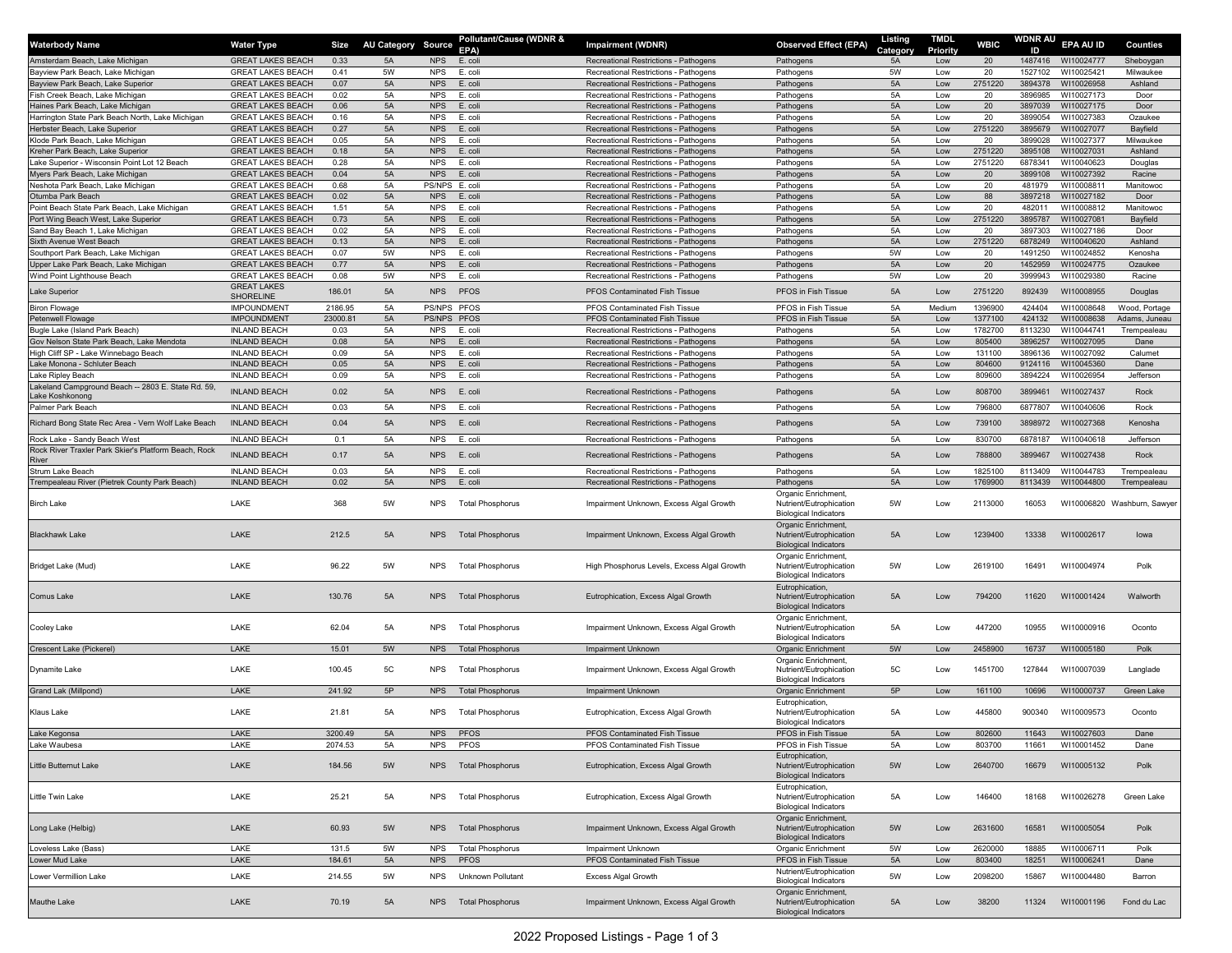| <b>Waterbody Name</b>                                  | <b>Water Type</b>            | Size           | AU Category Source |                            | Pollutant/Cause (WDNR &<br>EPA)                    | <b>Impairment (WDNR)</b>                                               | <b>Observed Effect (EPA)</b>                            | Listing<br>Category | <b>TMDL</b><br>Priority | <b>WBIC</b>        | ID                 | WDNR AU EPA AU ID        | <b>Counties</b>              |
|--------------------------------------------------------|------------------------------|----------------|--------------------|----------------------------|----------------------------------------------------|------------------------------------------------------------------------|---------------------------------------------------------|---------------------|-------------------------|--------------------|--------------------|--------------------------|------------------------------|
| Monona Lake                                            | LAKE                         | 3359           | 5A                 | PS                         | PFOS                                               | PFOS Contaminated Fish Tissue                                          | PFOS in Fish Tissue                                     | 5A                  | Medium                  | 804600             | 11665              | WI10001455               | Dane                         |
|                                                        |                              |                |                    |                            |                                                    |                                                                        | Eutrophication                                          |                     |                         |                    |                    |                          |                              |
| Mud Lake T33n R18w S35                                 | LAKE                         | 43.13          | 5W                 | <b>NPS</b>                 | <b>Total Phosphorus</b>                            | Eutrophication, Excess Algal Growth                                    | Nutrient/Eutrophication<br><b>Biological Indicators</b> | 5W                  | Low                     | 2615700            | 16454              | WI10004943               | Polk                         |
|                                                        |                              |                |                    |                            |                                                    |                                                                        | Organic Enrichment,                                     |                     |                         |                    |                    |                          |                              |
| Pickerel Lake                                          | LAKE                         | 580.71         | 5C                 | NPS                        | <b>Total Phosphorus</b>                            | Impairment Unknown, Excess Algal Growth                                | Nutrient/Eutrophication                                 | 5C                  | Low                     | 1590400            | 128257             | WI10007405               | Oneida                       |
|                                                        |                              |                |                    |                            |                                                    |                                                                        | <b>Biological Indicators</b>                            |                     |                         |                    |                    |                          |                              |
| Porcupine Lake                                         | LAKE                         | 32.2           | 5C                 |                            | NPS Total Phosphorus                               | Impairment Unknown, Excess Algal Growth                                | Organic Enrichment,<br>Nutrient/Eutrophication          | 5C                  | Low                     | 443500             | 10953              | WI10000914               | Oconto                       |
|                                                        |                              |                |                    |                            |                                                    |                                                                        | <b>Biological Indicators</b>                            |                     |                         |                    |                    |                          |                              |
|                                                        |                              |                |                    |                            |                                                    |                                                                        | Organic Enrichment,                                     |                     |                         |                    |                    |                          |                              |
| Rice Lake                                              | LAKE                         | 79.02          | 5A                 | NPS                        | <b>Total Phosphorus</b>                            | Impairment Unknown, Excess Algal Growth                                | Nutrient/Eutrophication<br><b>Biological Indicators</b> | 5A                  | Low                     | 1618600            | 128786             | WI10026161               | Vilas                        |
|                                                        |                              |                |                    |                            |                                                    |                                                                        | Eutrophication,                                         |                     |                         |                    |                    |                          |                              |
| <b>Stewart Lake</b>                                    | LAKE                         | 5.79           | 5A                 |                            | NPS Total Phosphorus                               | Eutrophication, Excess Algal Growth                                    | Nutrient/Eutrophication                                 | 5A                  | Medium                  | 1252300            | 13487              | WI10002700               | Dane                         |
|                                                        |                              |                |                    |                            |                                                    |                                                                        | <b>Biological Indicators</b>                            |                     |                         |                    |                    |                          |                              |
| <b>Tiedemans Pond</b>                                  | LAKE                         | 9.44           | 5A                 | NPS                        | <b>Total Phosphorus</b>                            |                                                                        | Eutrophication<br>Nutrient/Eutrophication               | 5A                  | Low                     | 783740             | 11689              | WI10001475               | Dane                         |
|                                                        |                              |                |                    |                            |                                                    | Eutrophication, Excess Algal Growth                                    | <b>Biological Indicators</b>                            |                     |                         |                    |                    |                          |                              |
| <b>Upper Mud Lake</b>                                  | LAKE                         | 217.95         | 5A                 | <b>NPS</b>                 | <b>PFOS</b>                                        | PFOS Contaminated Fish Tissue                                          | PFOS in Fish Tissue                                     | 5A                  | Low                     | 804000             | 18256              | WI10006244               | Dane                         |
| Ahnapee River                                          | <b>RIVER</b>                 | 7.86           | 5A                 |                            | PS/NPS Unknown Pollutant                           | Degraded Biological Community                                          | <b>Biological Integrity</b>                             | 5A                  | Low                     | 94800              | 18073              | WI10006107               | Door, Kewaunee               |
| <b>Big Drywood Creek</b>                               | <b>RIVER</b>                 | 17.81          | 5P                 | <b>NPS</b>                 | <b>Total Phosphorus</b>                            | Impairment Unknown                                                     | Organic Enrichment                                      | 5P                  | Low                     | 2154800            | 16188              | WI10004732               | Chippewa                     |
| <b>Black River</b>                                     | <b>RIVER</b>                 | 15.48          | 5P<br>5P           | PS/NPS                     | <b>Total Phosphorus</b>                            | Impairment Unknown                                                     | Organic Enrichment                                      | 5P<br>5P            | Low                     | 1676700            | 14062              | WI10003050               | Taylor                       |
| Black River (Near Medford Flowage)                     | <b>RIVER</b>                 | 6.53           |                    | <b>NPS</b>                 | <b>Total Phosphorus</b>                            | Impairment Unknown                                                     | Organic Enrichment                                      |                     | Low                     | 1676700            | 201404             | WI10008204               | Taylor                       |
| <b>Button Creek</b><br>Eagle Creek (Eagle Lake Outlet) | <b>RIVER</b><br><b>RIVER</b> | 1.62<br>7.5    | 5A<br>5P           | <b>NPS</b>                 | <b>Total Phosphorus</b><br>PS/NPS Total Phosphorus | High Phosphorus Levels                                                 | Organic Enrichment<br>Organic Enrichment                | 5A<br>5P            | High<br>High            | 5041807<br>759500  | 9117125<br>10465   | WI10045172<br>WI10000560 | Walworth<br>Racine           |
| <b>Fly Creek</b>                                       | <b>RIVER</b>                 | 7.2            | 5A                 | <b>NPS</b>                 | <b>Total Phosphorus</b>                            | Impairment Unknown<br><b>High Phosphorus Levels</b>                    | Organic Enrichment                                      | 5A                  | Low                     | 1792600            | 14395              | WI10003287               | Trempealeau                  |
| <b>Frederick Creek</b>                                 | <b>RIVER</b>                 | $\overline{2}$ | 5P                 | <b>NPS</b>                 | <b>Total Phosphorus</b>                            | Impairment Unknown                                                     | Organic Enrichment                                      | 5P                  | Low                     | 2152900            | 16178              | WI10004722               | Chippewa                     |
| <b>Hay Creek</b>                                       | <b>RIVER</b>                 | 10.11          | 5P                 | <b>NPS</b>                 | <b>Total Phosphorus</b>                            | Impairment Unknown                                                     | Organic Enrichment                                      | 5P                  | Low                     | 2157700            | 16198              | WI10004740               | Chippewa                     |
| Johnson Creek                                          | <b>RIVER</b>                 | 4.43           | 5P                 | <b>NPS</b>                 | <b>Total Phosphorus</b>                            | Impairment Unknown                                                     | Organic Enrichment                                      | 5P                  | High                    | 84100              | 10143              | WI10000316               | Manitowoc                    |
| Juda Branch                                            | <b>RIVER</b>                 | 3.79           | 5A                 | <b>NPS</b>                 | <b>Total Phosphorus</b>                            | Degraded Biological Community                                          | <b>Biological Integrity</b>                             | 5A                  | Medium                  | 877500             | 6895664            | WI10040703               | Green                        |
| Kilbourn Road Ditch                                    | <b>RIVER</b>                 | 14.3           | 5A                 | <b>NPS</b>                 | Chloride                                           | <b>Chronic Aquatic Toxicity</b>                                        | <b>Chronic Toxicity</b>                                 | 5A                  | Low                     | 736900             | 10421              | WI10000524               | Racine, Kenosha              |
| King Creek                                             | <b>RIVER</b>                 | 5.65           | 5P                 | <b>NPS</b>                 | <b>Total Phosphorus</b>                            | Impairment Unknown                                                     | Organic Enrichment                                      | 5P                  | High                    | 89400              | 10133              | WI10000307               | Brown, Kewaunee              |
| Kinnickinnic River                                     | <b>RIVER</b>                 | 3.16           | 5A                 | PS/NPS                     | Chloride                                           | Chronic Aquatic Toxicity, Acute Aquatic Toxicity                       | <b>Chronic Toxicity, Toxicity</b>                       | 5A                  | Low                     | 15100              | 9973               | WI10008186               | Milwaukee                    |
| Larson Creek                                           | <b>RIVER</b>                 | 5.03           | 5A                 | <b>NPS</b>                 | <b>Total Phosphorus</b>                            | Impairment Unknown                                                     | Organic Enrichment                                      | 5A                  | Low                     | 100200             | 18083              | WI10006115               | Door                         |
| Little Drywood Creek                                   | <b>RIVER</b>                 | 19.78          | 5P                 | <b>NPS</b>                 | <b>Total Phosphorus</b>                            | Impairment Unknown                                                     | Organic Enrichment                                      | 5P                  | Low                     | 2155100            | 16190              | WI10026346               | Chippewa                     |
| Mud Creek                                              | <b>RIVER</b>                 | 10.05          | 5P                 | <b>NPS</b>                 | <b>Total Phosphorus</b>                            | Impairment Unknown                                                     | Organic Enrichment                                      | 5P                  | Low                     | 810300             | 11723              | WI10001499               | Dane                         |
| Murphy (Wingra) Creek                                  | <b>RIVER</b>                 | 1.2            | 5A                 | <b>NPS</b>                 | E. coli                                            | Recreational Restrictions - Pathogens                                  | Pathogens                                               | 5A                  | Low                     | 804700             | 11666              | WI10001456               | Dane                         |
| Murphy (Wingra) Creek                                  | <b>RIVER</b>                 | 1.2            | 5A                 | <b>NPS</b>                 | PFOS                                               | PFOS Contaminated Fish Tissue                                          | PFOS in Fish Tissue                                     | 5A                  | Low                     | 804700             | 11666              | WI10001456               | Dane                         |
| <b>Neda Creek</b>                                      | <b>RIVER</b>                 | $\mathbf{3}$   | 5W                 | <b>NPS</b>                 | <b>Total Phosphorus</b>                            | Degraded Biological Community                                          | <b>Biological Integrity</b>                             | 5W                  | Low                     | 859100             | 11464              | WI10001298               | Dodge                        |
| Paint Creek                                            | <b>RIVER</b>                 | 20.71          | 5P                 | <b>NPS</b>                 | <b>Total Phosphorus</b>                            | Impairment Unknown                                                     | Organic Enrichment                                      | 5P                  | Low                     | 2153200            | 16180              | WI10004724               | Chippewa                     |
| <b>Plum Creek</b>                                      | <b>RIVER</b>                 | 6.02           | 5P                 | <b>NPS</b>                 | <b>Total Phosphorus</b>                            | Impairment Unknown                                                     | Organic Enrichment                                      | 5P                  | Low                     | 2051300            | 1468708            | WI10024490               | Pierce, Pepin                |
| <b>Rock Creek</b>                                      | <b>RIVER</b>                 | 4.18           | 5A                 | <b>NPS</b>                 | <b>Total Phosphorus</b>                            | Impairment Unknown                                                     | Organic Enrichment                                      | 5P                  | Low                     | 830100             | 9117164            | WI10045173               | Jefferson                    |
| Rock River                                             | <b>RIVER</b>                 | 12.37          | 5A                 | PS/NPS E. coli             |                                                    | Recreational Restrictions - Pathogens                                  | Pathogens                                               | 5A                  | Low                     | 788800             | 11455              | WI10001290               | Rock                         |
| Root River                                             | <b>RIVER</b>                 | 14.66          | 5W                 |                            | PS/NPS Chloride                                    | <b>Chronic Aquatic Toxicity</b>                                        | <b>Chronic Toxicity</b>                                 | 5W                  | Low                     | 2900               | 896175             |                          | WI10027840 Racine, Milwaukee |
| <b>Silver Creek</b>                                    | <b>RIVER</b>                 | 11.44          | 5A                 | <b>NPS</b>                 | E. coli                                            | Recreational Restrictions - Pathogens                                  | Pathogens                                               | 5A                  | Low                     | 146800             | 11028              | WI10038624               | Green Lake, Fond             |
|                                                        |                              |                |                    |                            |                                                    |                                                                        |                                                         |                     |                         |                    |                    |                          | du Lac                       |
| Silver Creek<br><b>Silver Creek</b>                    | <b>RIVER</b><br><b>RIVER</b> | 1.7<br>7.76    | 5A<br>5A           | PS/NPS PFOS<br>PS/NPS PFOS |                                                    | PFOS Contaminated Fish Tissue<br>PFOS Contaminated Fish Tissue         | PFOS in Fish Tissue<br>PFOS in Fish Tissue              | 5A<br>5A            | Low<br>Low              | 1660500<br>1660500 | 1180470<br>949202  | WI1180470<br>WI10010407  | Monroe<br>Monroe             |
| Six Mile Creek                                         | <b>RIVER</b>                 | 3.58           | 5A                 | <b>NPS</b>                 | Total Phosphorus                                   | <b>High Phosphorus Levels</b>                                          | Organic Enrichment                                      | 5A                  | Low                     | 805500             | 11692              | WI10026265               | Dane                         |
| South 43rd Street Ditch                                | <b>RIVER</b>                 | 1.16           | 5A                 |                            | PS/NPS Chloride                                    | Chronic Aquatic Toxicity, Acute Aquatic Toxicity                       | <b>Chronic Toxicity, Toxicity</b>                       | 5A                  | Low                     | 15900              | 9981               | WI10000209               | Milwaukee                    |
|                                                        |                              |                |                    |                            |                                                    |                                                                        |                                                         |                     |                         |                    |                    |                          | Eau Claire,                  |
| South Fork Paint Creek                                 | <b>RIVER</b>                 | 6.03           | 5P                 | <b>NPS</b>                 | <b>Total Phosphorus</b>                            | Impairment Unknown                                                     | Organic Enrichment                                      | 5P                  | Low                     | 2153300            | 18842              | WI10006676               | Chippewa                     |
| Spring Brook T01n R13e S31                             | <b>RIVER</b>                 | 9.73           | 5A                 |                            | PS/NPS Total Phosphorus                            | <b>High Phosphorus Levels</b>                                          | Organic Enrichment                                      | 5A                  | Low                     | 790500             | 11613              | WI10001418               | Rock                         |
| <b>Staples Creek</b>                                   | <b>RIVER</b>                 | 8              | 5W                 | <b>NPS</b>                 | <b>Total Phosphorus</b>                            | Impairment Unknown                                                     | Organic Enrichment                                      | 5W                  | Low                     | 2631900            | 16584              | WI10005057               | Barron                       |
| Starkweather Creel                                     | <b>RIVER</b>                 | 3.65           | 5A                 | <b>NPS</b>                 | E. coli                                            | Recreational Restrictions - Pathogens                                  | Pathogens                                               | 5A                  | Low                     | 805100             | 11668              | WI10001458               | Dane                         |
| Starkweather Creek                                     | <b>RIVER</b>                 | 3.65           | 5A                 | PS                         | <b>PFOS</b>                                        | PFOS Contaminated Fish Tissue                                          | PFOS in Fish Tissue                                     | 5A                  | Medium                  | 805100             | 11668              | WI10001458               | Dane                         |
| <b>Stillson Creek</b>                                  | <b>RIVER</b>                 | 3.82           | 5P                 | <b>NPS</b>                 | <b>Total Phosphorus</b>                            | Impairment Unknown                                                     | Organic Enrichment                                      | $5\mathsf{P}$       | Low                     | 2153000            | 16179              | WI10004723               | Chippewa                     |
| <b>Stony Brook</b>                                     | <b>RIVER</b>                 | 1.84           | 5P                 | <b>NPS</b>                 | <b>Total Phosphorus</b>                            | Impairment Unknown                                                     | Organic Enrichment                                      | 5P                  | High                    | 81500              | 5735506            | WI10037981               | Calumet                      |
| Stream C, trib to Flambeau River                       | <b>RIVER</b>                 | 0.2            | 5A                 | Unknown Copper             |                                                    | <b>Acute Aquatic Toxicity</b>                                          | Toxicity                                                | 5A                  | Low                     | 4000013            | 9133320            | WI10045440               | Rusk                         |
| Stream C. trib to Flambeau River                       | <b>RIVER</b>                 | 0.2            | 5A                 | Unknown Zinc               |                                                    | <b>Acute Aquatic Toxicity</b>                                          | Toxicity                                                | 5A                  | Low                     | 4000013            | 9133320            | WI10045440               | Rusk                         |
| Trempealeau River                                      | <b>RIVER</b>                 | 20.44          | 5A                 | PS/NPS E. coli             |                                                    | Recreational Restrictions - Pathogens                                  | Pathogens                                               | 5A                  | Low                     | 1769900            | 8105983            | WI8105984                | Trempealeau                  |
| Trib to E Br Little Black Cr                           | <b>RIVER</b>                 | 0.96           | 5A                 | NPS                        | <b>Total Phosphorus</b>                            | <b>High Phosphorus Levels</b>                                          | Organic Enrichment                                      | 5A                  | Medium                  | 5008295            | 9122763            | WI10045260               | Taylor                       |
| <b>Turtle Creek</b><br>Un. Creek (T07n R 20e Se Se 15) | <b>RIVER</b><br><b>RIVER</b> | 6.79<br>2.5    | 5P<br>5A           | <b>NPS</b><br><b>NPS</b>   | <b>Total Phosphorus</b><br>Chloride                | Impairment Unknown<br>Chronic Aquatic Toxicity, Acute Aquatic Toxicity | Organic Enrichment<br>Chronic Toxicity, Toxicity        | 5P<br>5A            | Low<br>Low              | 790300<br>17100    | 18241<br>10029     | WI10006231<br>WI10000237 | Walworth<br>Waukesha         |
|                                                        |                              | 1.89           |                    |                            |                                                    |                                                                        |                                                         |                     |                         |                    |                    | WI10038338               |                              |
| <b>Unnamed Creek</b><br>Unnamed Trib to Turtle Creek   | <b>RIVER</b><br><b>RIVER</b> | 3.55           | 5A<br>5P           | <b>NPS</b><br><b>NPS</b>   | Unknown Pollutant<br><b>Total Phosphorus</b>       | Degraded Biological Community<br>Impairment Unknown                    | <b>Biological Integrity</b><br>Organic Enrichment       | 5A<br>5P            | Low<br>Low              | 5014158<br>794300  | 5747098<br>6854137 | WI10039841               | Door<br>Walworth             |
| Unnamed Trib to Wildcat Creek                          | <b>RIVER</b>                 | 0.93           | 5W                 | <b>NPS</b>                 | <b>Total Phosphorus</b>                            | Impairment Unknown                                                     | Organic Enrichment                                      | 5W                  | Low                     | 858700             | 9117494            | WI10045180               | Dodge                        |
| W. Br. Starkweather Creek (Airport Road Creek)         | <b>RIVER</b>                 | 2.6            | 5A                 | PS                         | <b>PFOS</b>                                        | PFOS Contaminated Fish Tissue                                          | PFOS in Fish Tissue                                     | 5A                  | Medium                  | 805200             | 893239             | WI10008957               | Dane                         |
| W. Br. Starkweather Creek (Airport Road Creek)         | <b>RIVER</b>                 | 2.6            | 5A                 | <b>NPS</b>                 | <b>Total Phosphorus</b>                            | Impairment Unknown                                                     | Organic Enrichment                                      | $5\mathsf{P}$       | Low                     | 805200             | 893239             | WI10008957               | Dane                         |
| W. Fork Kickapoo River                                 | <b>RIVER</b>                 | 10.34          | 5P                 | <b>NPS</b>                 | <b>Total Phosphorus</b>                            | Impairment Unknown                                                     | Organic Enrichment                                      | $5\mathsf{P}$       | Low                     | 1187900            | 13154              | WI10002508               | Vernon                       |
| <b>Wildcat Creek</b>                                   | <b>RIVER</b>                 | 5.07           | 5W                 | <b>NPS</b>                 | <b>Total Phosphorus</b>                            | Impairment Unknown                                                     | Organic Enrichment                                      | $5W$                | Low                     | 858600             | 11461              | WI10001296               | Dodge                        |
| <b>Wildcat Creek</b>                                   | <b>RIVER</b>                 | 8.78           | 5W                 | <b>NPS</b>                 | <b>Total Phosphorus</b>                            | Impairment Unknown                                                     | Organic Enrichment                                      | 5W                  | Low                     | 858600             | 11462              | WI10026119               | Dodge                        |
| <b>Wingra Creek</b>                                    | <b>RIVER</b>                 | 0.76           | 5A                 | <b>NPS</b>                 | PFOS                                               | PFOS Contaminated Fish Tissue                                          | PFOS in Fish Tissue                                     | 5A                  | Low                     | 804700             | 5533632            | WI10033422               | Dane                         |
|                                                        | <b>RIVER</b>                 |                |                    |                            |                                                    |                                                                        | <b>Biological Integrity</b>                             | 5A                  |                         |                    |                    | WI10008836               | Adams, Juneau                |
| <b>Wisconsin River</b>                                 |                              | 16.37          | 5A                 |                            | PS/NPS Unknown Pollutant                           | Degraded Biological Community                                          |                                                         |                     | Low                     | 1179900            | 885921             |                          | Wood                         |
| Zablocki Park Creek                                    | <b>RIVER</b>                 | 0.9            | 5A                 | <b>NPS</b>                 | Chloride                                           | Chronic Aquatic Toxicity, Acute Aquatic Toxicity                       | Chronic Toxicity, Toxicity                              | 5A                  | Low                     | 5036633            | 3987849            | WI10028282               | Milwaukee                    |
| Evergreen Creek                                        | <b>RIVER</b>                 | 5.21           | 4A                 | <b>NPS</b>                 | <b>Total Phosphorus</b>                            | Impairment Unknown                                                     | Organic Enrichment                                      | 4A                  | <b>NA</b>               | 23000              | 10058              | WI10000252               | Washington                   |